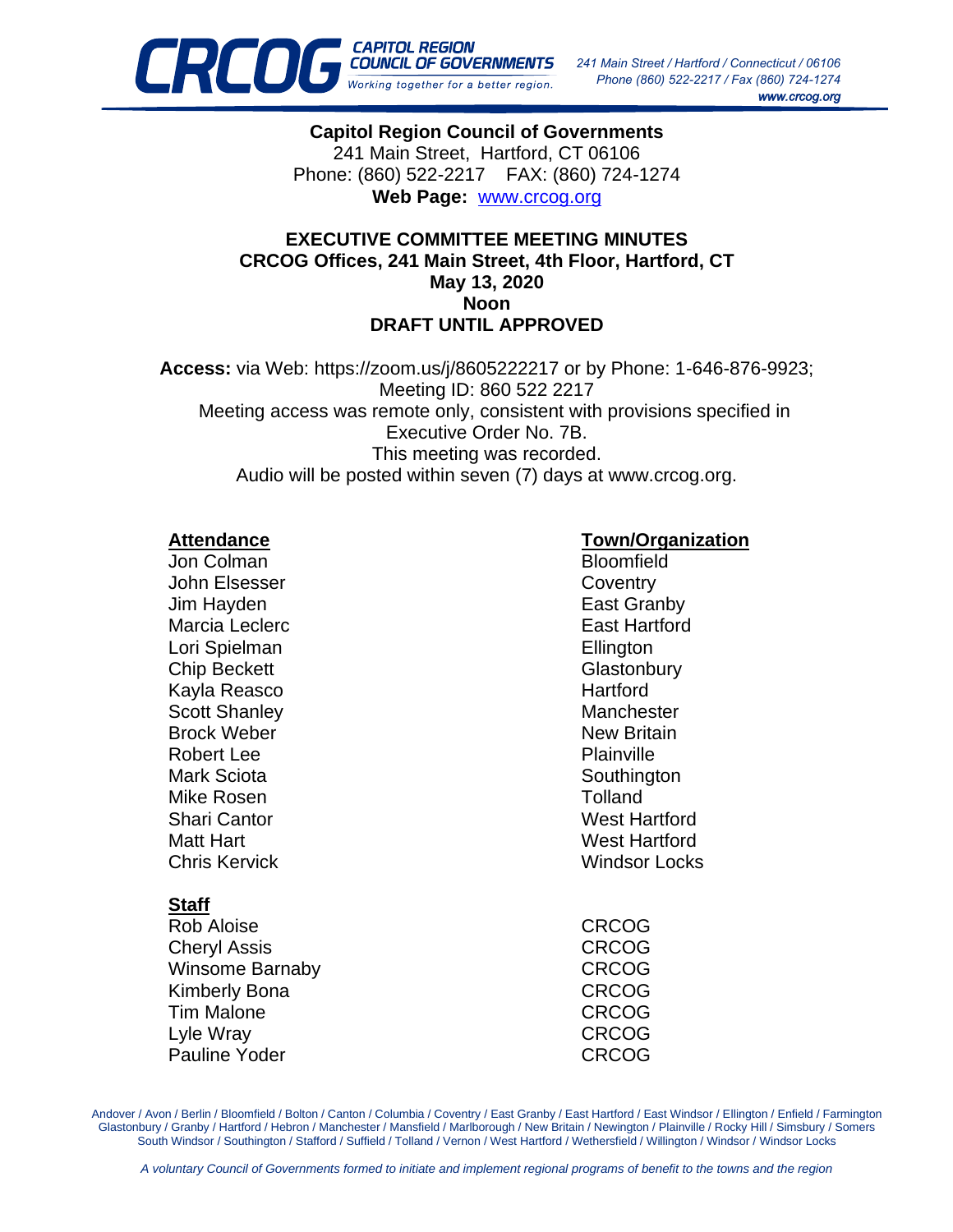**Guests** Kathie Lutz **Kathie Lutz** RSL

## **1. Call to Order**

Chairperson Marcia Leclerc called the meeting to order at 12:01 pm. A roll call was done by Kim Bona.

## **2. Public Comment**

There was no public comment.

## **3. Approval of Minutes from March 11, 2020**

Jon Colman made a motion to approve the minutes of March 11, 2020 as presented. Lori Spielman seconded the motion and it carried unanimously.

## **4. Correspondence/Handouts**

Dr. Wray reviewed the following press release, explaining that this funding will fill gaps in the Hartford Rail service schedule in the morning and midday.

• [Press Release:](https://crcog.org/wp-content/uploads/2019/12/FRA-Grant-Press-Release.pdf) U.S. Department of Transportation Announces More Than \$22 Million in Grants to Restore and Enhance Intercity Passenger Rail Network

# **5. Chair and Executive Director Remarks and Report**

• [U.S. EDA CARES ACT Funding](https://crcog.org/wp-content/uploads/2019/12/U.S.-EDA-CARES-ACT-Funding.pdf)

Dr. Wray explained that he, Gene Goddard and David Griggs have been appointed chair of the State Small Business Reopening Guidelines Committee. He stated that these guidelines will look at areas of finance, training, plant layout, PPE supplies and related protective barriers. As of Friday, May 15, 2020, the Department of Economic and Community Development (DECD) website will publish small business guidelines for the phase 1 reopening on May 20, 2020.

Marcia Leclerc spoke to Dr. Wray's monthly report. She reminded committee members that today is the deadline for treated road salt bids.

Mayor Leclerc inquired as to when there will be an announcement on the new HR Consultant firm for use by CRCOG members. Pauline Yoder explained that the contract was signed last week and CRCOG will announce this opportunity to communities in the next CRCOG newsletter which is scheduled to go out next week. The announcement will provide information on fees, services and company contacts as well as a link to their website.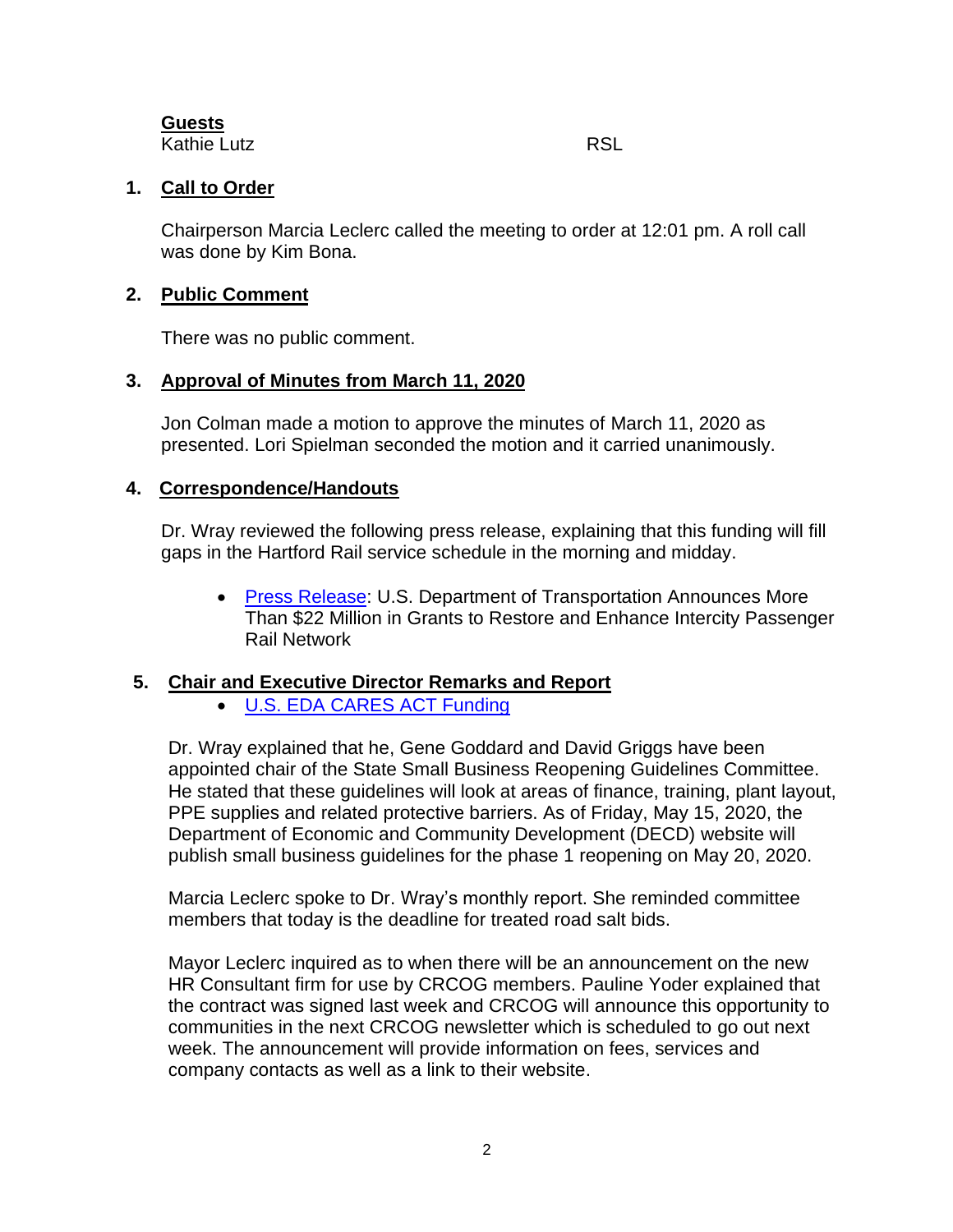Marcia Leclerc asked if and how the Crumbling Foundations assistance program may be affected due to the current public health crisis. Dr. Wray stated there will be a significant back log in completing the remediation for applicants due to the uncertainty of state funding going forward.

Marcia Leclerc inquired about potentially bringing back retired and capable individuals to return as a support system to assist in municipalities. Dr. Wray stated this will be discussed at the ACIR meeting on Friday, May 15, 2020.

Dr. Wray reviewed the [U.S. EDA CARES ACT Funding](https://crcog.org/wp-content/uploads/2019/12/U.S.-EDA-CARES-ACT-Funding.pdf) memo, stating CRCOG will be do what they can to advance the CEDS program and assist in any way.

# **6[.COVID-19 Discussion and update.](https://crcog.org/wp-content/uploads/2019/12/Exec-Committtee-COVID-CRCOG-plan.pdf)**

Dr. Wray explained that CRCOG will work at a regional level to support what towns are doing locally during this time.

A response summary of the long-term recovery questions that we have collected thus far from municipalities may be found [here.](https://crcog.org/wp-content/uploads/2019/12/LT-Recovery-Responses1.pdf)

- [CRCOG and town and city roles in Local Long-Term Recovery Committees](https://crcog.org/wp-content/uploads/2019/12/LT-Recovery-Responses1.pdf)
- April Long Term Recovery PowerPoint: <https://bit.ly/3ddqbgD>
- Local [Long-Term Recovery Committee Meeting](https://crcog.org/wp-content/uploads/2019/12/Regional-Long-Term-Recovery-Committee-Structure.pdf) Tuesday, May 5, 2020

Discussion ensued regarding COVID-19 long term recovery and next steps.

# **7. ACTION: [Proposed CRCOG FY 2020-2021 Budget](https://crcog.org/wp-content/uploads/2019/12/FY20-21Budget-1.pdf) and [Presentation](https://crcog.org/wp-content/uploads/2019/12/CRCOG-FY20-21-Budget-Highlights-PPT.pdf)**

Pauline Yoder presented the proposed CRCOG FY 2020-2021 Budget to the committee. Dr. Wray explained that CRCOG has a balanced budget and is in financially stable condition at this time.

Jon Colman made a motion to recommend passing the proposed budget as presented, to the Policy Board for approval. Robert Lee seconded the motion and it carried unanimously.

# **8. ACTION: [Memo](https://crcog.org/wp-content/uploads/2019/12/Exec-Committtee-and-PB-Annual-meeting-Delay-memo-1.pdf) and [Resolution to Postpone 2020 CRCOG Annual Meeting](https://crcog.org/wp-content/uploads/2019/12/AnnualMtgPostponeRESOLUTION-1.pdf)**

Dr. Beckett made a motion to move the recommendation to postpone the 2020 CRCOG Annual Meeting from June until a date set by the Policy Board for approval. Jon Colman seconded the motion and it carried unanimously.

## **9. ACTION: [Resolution to Support Restricting Possession of Open Alcoholic](https://crcog.org/wp-content/uploads/2019/12/2020-CRCOG-Resolution-Open-Containers-Illegal-draft-1.pdf)   [Beverage Containers in Motor Vehicles](https://crcog.org/wp-content/uploads/2019/12/2020-CRCOG-Resolution-Open-Containers-Illegal-draft-1.pdf) (previously tabled at March meeting)**

Jon Colman made a motion to remove this item from the table. Dr. Beckett seconded the motion and it carried unanimously.